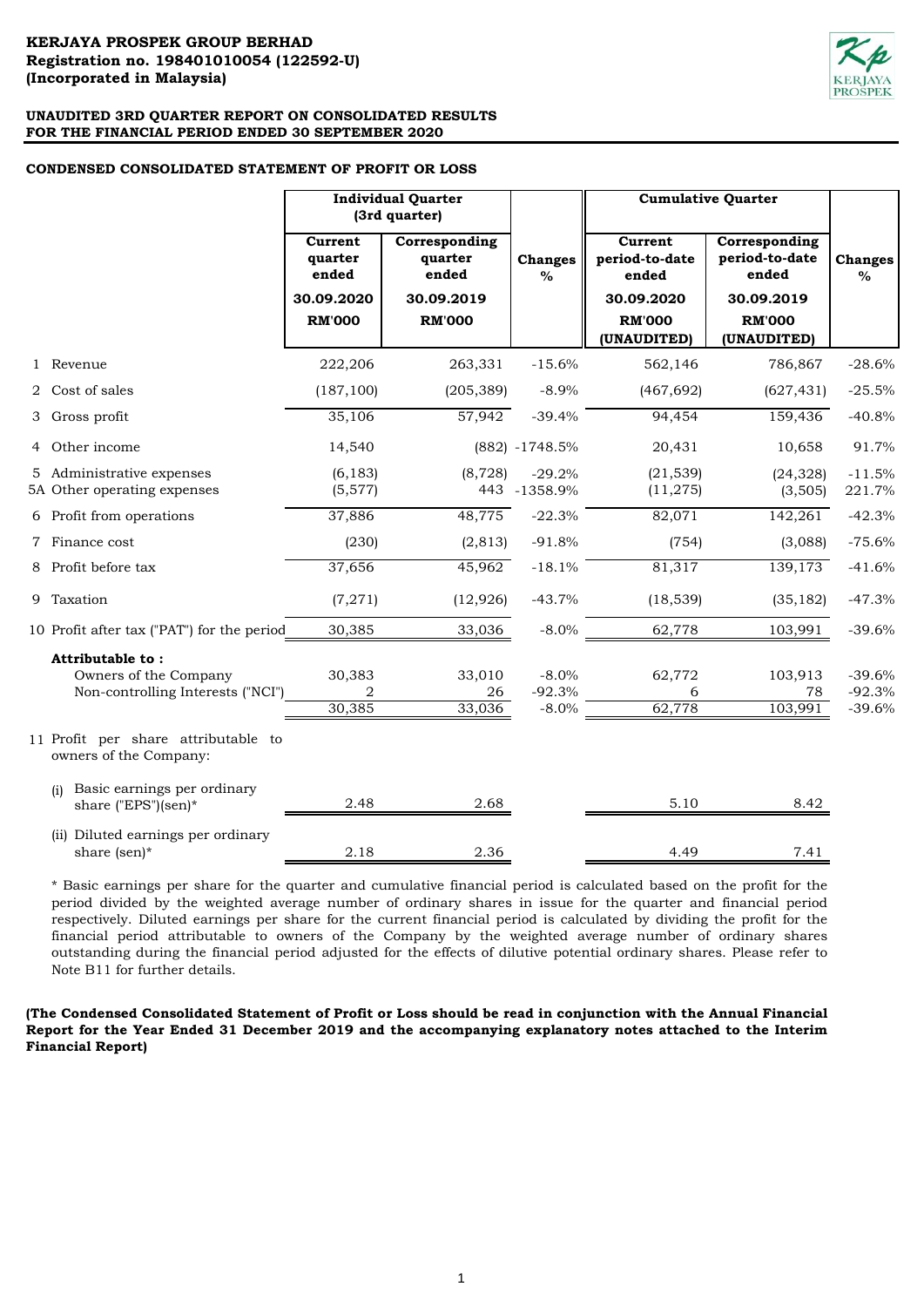

# **CONDENSED CONSOLIDATED STATEMENT OF PROFIT OR LOSS AND OTHER COMPREHENSIVE INCOME**

|                                             | <b>Individual Quarter</b>                                  |                                                                  | <b>Cumulative Quarter</b>                                                        |                                                                                        |
|---------------------------------------------|------------------------------------------------------------|------------------------------------------------------------------|----------------------------------------------------------------------------------|----------------------------------------------------------------------------------------|
|                                             | Current<br>quarter<br>ended<br>30.09.2020<br><b>RM'000</b> | Corresponding<br>quarter<br>ended<br>30.09.2019<br><b>RM'000</b> | Current<br>period-to-date<br>ended<br>30.09.2020<br><b>RM'000</b><br>(UNAUDITED) | Corresponding<br>period-to-date<br>ended<br>30.09.2019<br><b>RM'000</b><br>(UNAUDITED) |
|                                             |                                                            |                                                                  |                                                                                  |                                                                                        |
|                                             |                                                            |                                                                  |                                                                                  |                                                                                        |
| 1 PAT for the period                        | 30,385                                                     | 33,036                                                           | 62,778                                                                           | 103,991                                                                                |
| 2 Other Comprehensive Expense:              |                                                            |                                                                  |                                                                                  |                                                                                        |
| - Foreign currency translation differences  | 88                                                         | (83)                                                             | (11)                                                                             | (15)                                                                                   |
| 3 Total comprehensive income for the period | 30,473                                                     | 32,953                                                           | 62,767                                                                           | 103,976                                                                                |
|                                             |                                                            |                                                                  |                                                                                  |                                                                                        |
| Attributable to:                            |                                                            |                                                                  |                                                                                  |                                                                                        |
| Owners of the Company                       | 30,471                                                     | 32,927                                                           | 62,761                                                                           | 103,898                                                                                |
| Non-controlling Interests ("NCI")           | 2                                                          | 26                                                               | 6                                                                                | 78                                                                                     |
|                                             | 30,473                                                     | 32,953                                                           | 62,767                                                                           | 103,976                                                                                |

**(The Condensed Consolidated Statement of Profit or Loss and Other Comprehensive Income should be read in conjunction with the Annual Financial Report for the Year Ended 31 December 2019 and the accompanying explanatory notes attached to the Interim Financial Report)**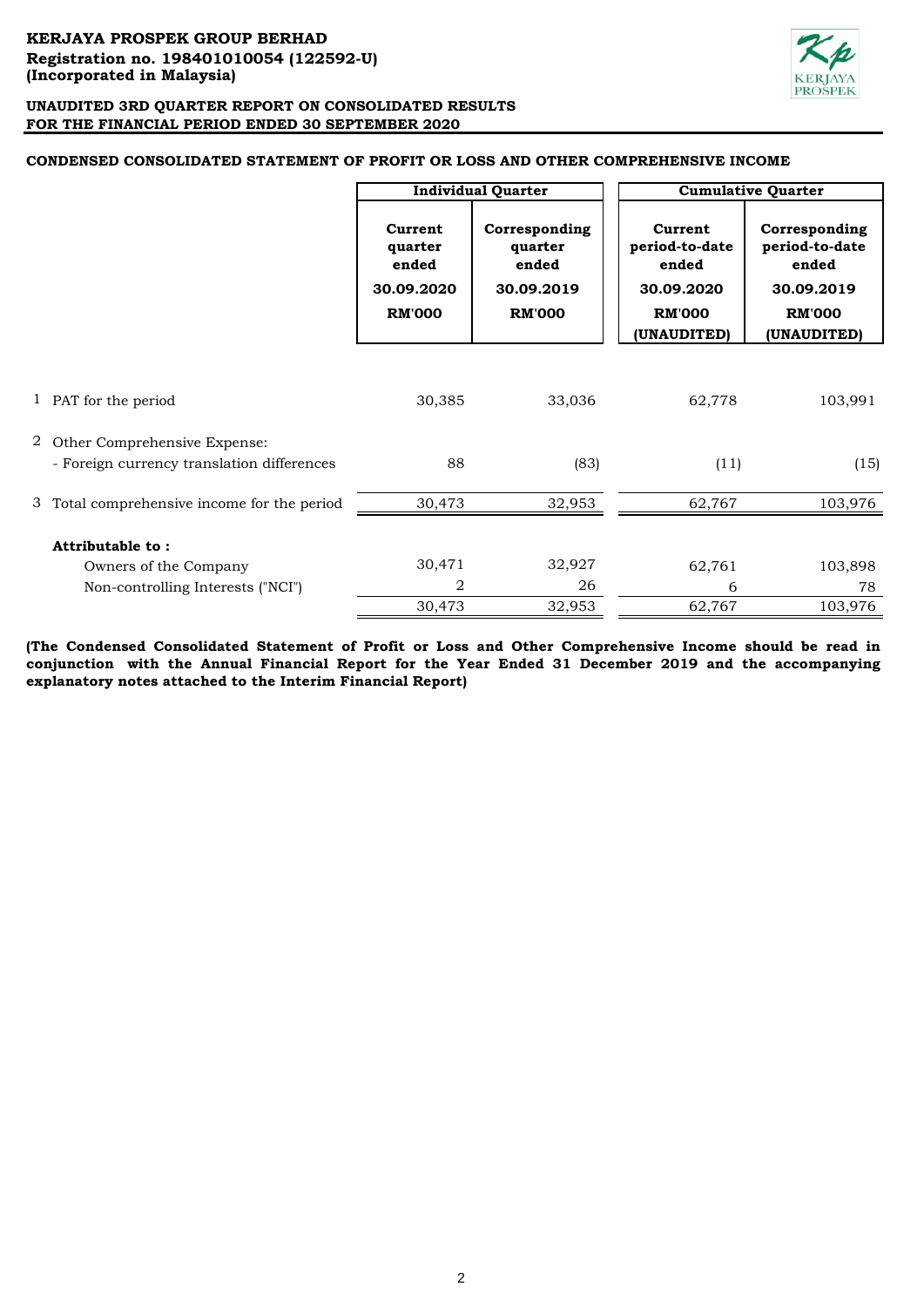

## **CONDENSED CONSOLIDATED STATEMENT OF FINANCIAL POSITION**

|                                                                      |                     | As at<br>30.09.2020<br><b>RM'000</b><br>(UNAUDITED) | As at<br>31.12.2019<br><b>RM'000</b><br>(AUDITED) |
|----------------------------------------------------------------------|---------------------|-----------------------------------------------------|---------------------------------------------------|
| <b>ASSETS</b>                                                        |                     |                                                     |                                                   |
| <b>Non-Current Assets</b><br>Property, Plant and Equipment           |                     | 129,457                                             | 140,052                                           |
| Right-Of-Use Assets<br><b>Investment Properties</b>                  |                     | 2,892<br>1,695                                      | 2,046<br>1,712                                    |
| Other Investments<br>Intangible Assets                               |                     | 8,612<br>353,185                                    | 11,563<br>353,209                                 |
| Deferred Tax Assets<br>Trade Receivables                             |                     | 516<br>190,423                                      | 516<br>191,204                                    |
| <b>Current Assets</b>                                                |                     | 686,780                                             | 700,302                                           |
| Inventories<br>Trade and Other Receivables                           |                     | 163,951<br>327,515                                  | 171,863<br>307,203                                |
| <b>Contract Assets</b><br>Tax Recoverables<br>Cash and Bank Balances |                     | 19,111<br>1,246<br>205,337                          | 11,643<br>792<br>232,950                          |
|                                                                      |                     | 717,160                                             | 724,451                                           |
|                                                                      | <b>TOTAL ASSETS</b> | 1,403,940                                           | 1,424,753                                         |

# **EQUITY AND LIABILITIES**

## **Equity Attributable to Equity Holders of the Company**

Other Reserves Retained Profits Treasury Shares Share Capital

**Total Equity** 

**Non-controlling Interests** 

| 642,658   | 642,658   |
|-----------|-----------|
| (4,271)   | (10, 893) |
| 675       | 686       |
| 462,448   | 438,502   |
| 1,101,510 | 1,070,953 |
| 2,087     | 2,081     |
| 1,103,597 | 1,073,034 |

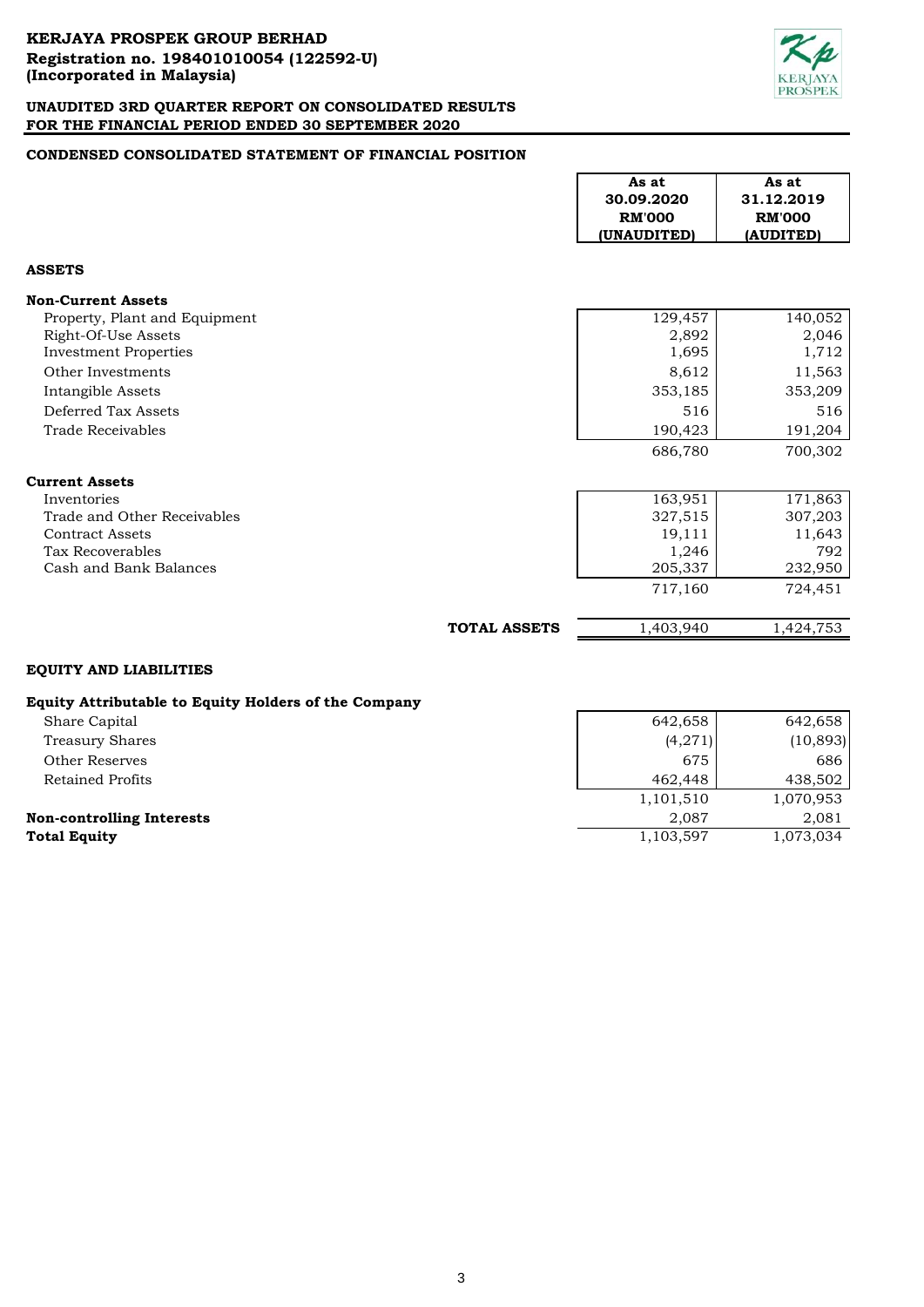

# **CONDENSED CONSOLIDATED STATEMENT OF FINANCIAL POSITION (CONT'D)**

|                                                                 | As at<br>30.09.2020<br><b>RM'000</b><br>(UNAUDITED) | As at<br>31.12.2019<br><b>RM'000</b><br>(AUDITED) |
|-----------------------------------------------------------------|-----------------------------------------------------|---------------------------------------------------|
| <b>Non-Current Liabilities</b>                                  |                                                     |                                                   |
| Deferred Tax Liabilities                                        | 6,241                                               | 7,945                                             |
| Trade and Other Payables                                        | 125,343                                             | 122,931                                           |
| Lease Liabilities                                               | 830                                                 | 1,998                                             |
|                                                                 | 132,414                                             | 132,874                                           |
| <b>Current Liabilities</b>                                      |                                                     |                                                   |
| Trade and Other Payables                                        | 117,121                                             | 153,885                                           |
| <b>Contract Liabilities</b>                                     | 5,989                                               | 30,476                                            |
| Income Tax Payable                                              | 21,217                                              | 11,518                                            |
| Short Term Borrowings                                           | 23,206                                              | 22,863                                            |
| Lease Liabilities                                               | 396                                                 | 103                                               |
|                                                                 | 167,929                                             | 218,845                                           |
| <b>Total Liabilities</b>                                        | 300,343                                             | 351,719                                           |
| TOTAL EQUITY AND LIABILITIES                                    | 1,403,940                                           | 1,424,753                                         |
| Net assets per share attributable to owners of the Company (RM) | 0.89                                                | 0.87                                              |
| No. of ordinary shares (in thousand)                            | 1,238,158                                           | 1,232,878                                         |

**(The Condensed Consolidated Statement of Financial Position should be read in conjunction with the Annual Financial Report for the Year Ended 31 December 2019 and the accompanying explanatory notes attached to the Interim Financial Report)**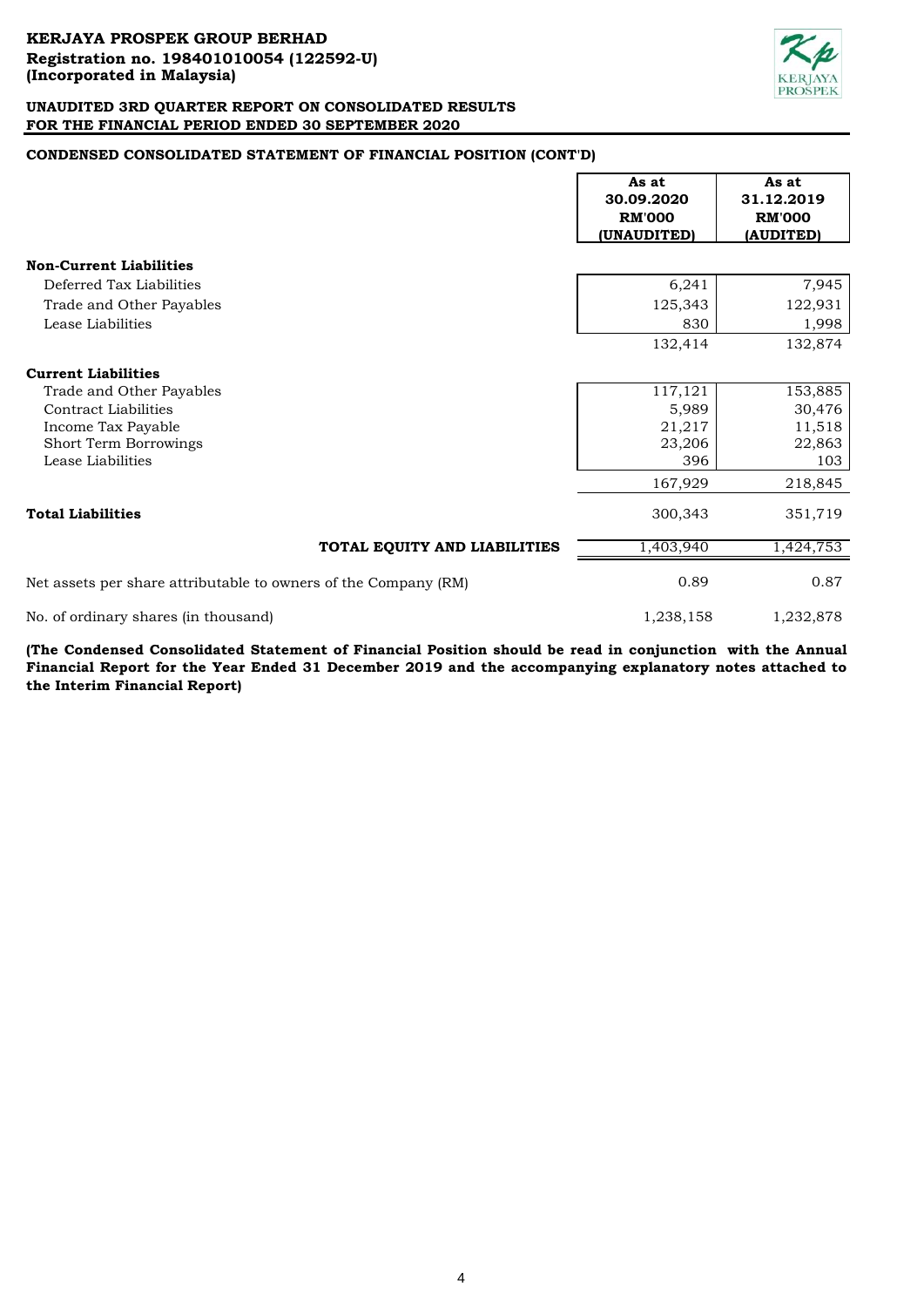

# **CONDENSED CONSOLIDATED STATEMENT OF CHANGES IN EQUITY**

|                                                          | Attributable to Equity Holders of the Company |                          |                 |                      |               |                     |
|----------------------------------------------------------|-----------------------------------------------|--------------------------|-----------------|----------------------|---------------|---------------------|
|                                                          |                                               |                          |                 | <b>Distributable</b> | <b>Non</b>    |                     |
|                                                          | <b>Share</b>                                  | Other                    | <b>Treasury</b> | Retained             | Controlling   |                     |
|                                                          | Capital                                       | <b>Reserves</b>          | <b>Shares</b>   | <b>Profits</b>       | Interests     | <b>Total Equity</b> |
|                                                          | <b>RM'000</b>                                 | <b>RM'000</b>            | <b>RM'000</b>   | <b>RM'000</b>        | <b>RM'000</b> | <b>RM'000</b>       |
| <b>9 MONTHS PERIOD ENDED 30</b><br><b>SEPTEMBER 2020</b> |                                               |                          |                 |                      |               |                     |
| Balance as at 1 January 2020                             | 642,658                                       | 686                      | (10, 893)       | 438,502              | 2,081         | 1,073,034           |
| Total Comprehensive Income<br>for the period             |                                               | (11)                     |                 | 62,772               | 6             | 62,767              |
| Dividend declared                                        |                                               |                          |                 | (24, 544)            |               | (24, 544)           |
| Share dividends distributed to shareholders              |                                               | $\sim$                   | 14,282          | (14, 282)            |               |                     |
| Acquisition of equity interest in a subsidiary           |                                               | ÷.                       |                 |                      |               |                     |
| Shares repurchased                                       |                                               | $\overline{\phantom{a}}$ | (7,660)         |                      |               | (7,660)             |
| Balance as at 30 September 2020                          | 642,658                                       | 675                      | (4, 271)        | 462,448              | 2,087         | 1,103,597           |
| <b>9 MONTHS PERIOD ENDED 30</b><br><b>SEPTEMBER 2019</b> |                                               |                          |                 |                      |               |                     |
| Balance as at 1 January 2019                             | 642,658                                       | 676                      | (8,056)         | 341,475              | 2,002         | 978,755             |
| Total Comprehensive Income<br>for the period             |                                               | (15)                     |                 | 103,913              | 78            | 103,976             |
| Dividend declared                                        |                                               |                          |                 | (24, 660)            |               | (24, 660)           |
| Acquisition of equity interest in a subsidiary           |                                               |                          |                 |                      | 9             | 9                   |
| Shares repurchased                                       |                                               |                          | (2,837)         |                      |               | (2,837)             |
| Balance as at 30 September 2019                          | 642,658                                       | 661                      | (10, 893)       | 420,728              | 2,089         | 1,055,243           |

**(The Condensed Consolidated Statement of Changes in Equity should be read in conjunction with the Annual** Financial Report for the Year Ended 31 December 2019 and the accompanying explanatory notes attached to the **Interim Financial Report)**

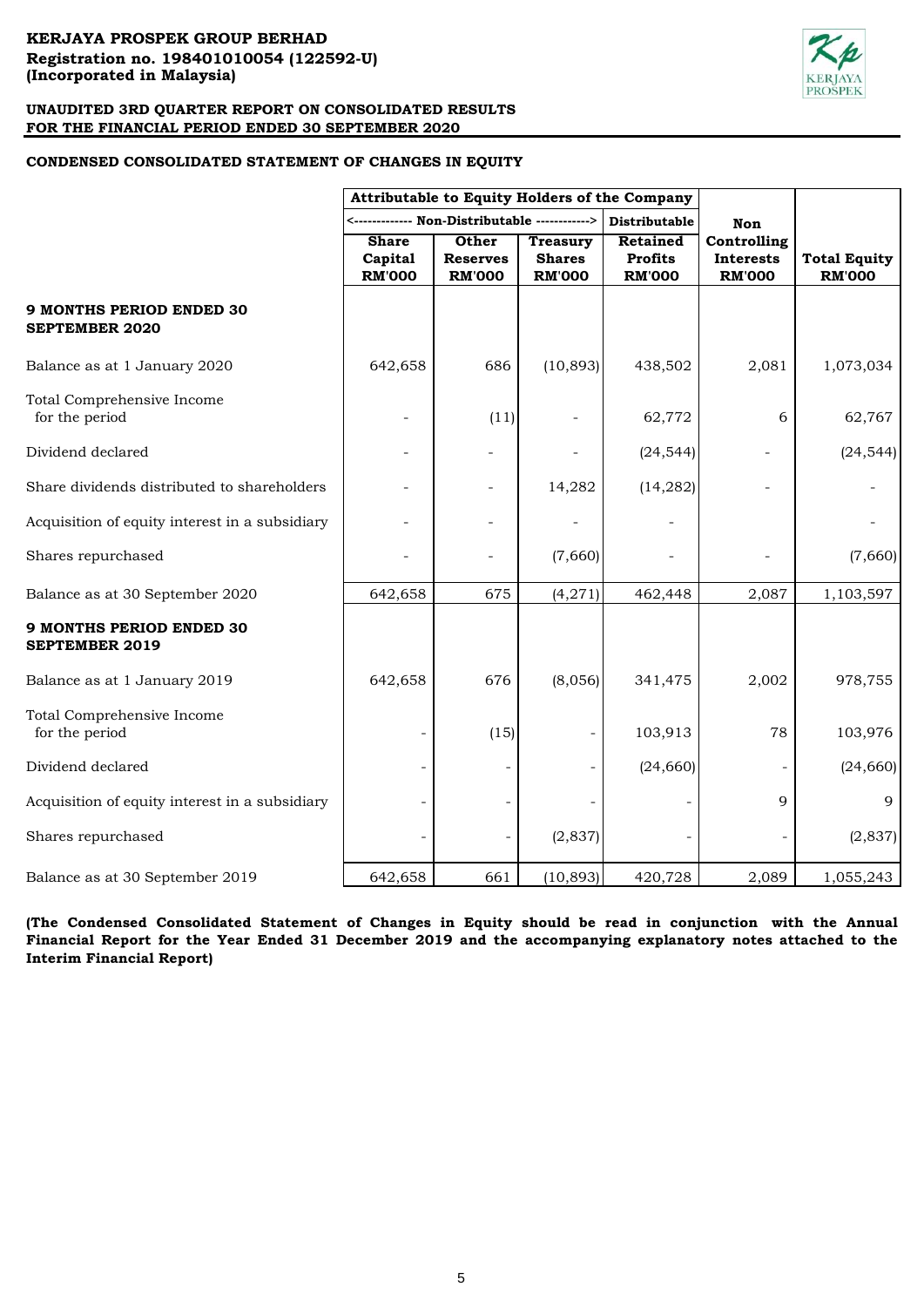

## **CONDENSED CONSOLIDATED STATEMENT OF CASH FLOWS**

|                                                                 | Current<br>period-to-date<br>ended<br>30.09.2020 | Corresponding<br>period-to-date<br>ended<br>30.09.2019 |
|-----------------------------------------------------------------|--------------------------------------------------|--------------------------------------------------------|
|                                                                 | <b>RM'000</b>                                    | <b>RM'000</b>                                          |
| CASH FLOWS FROM OPERATING ACTIVITIES                            | (UNAUDITED)                                      | (UNAUDITED)                                            |
|                                                                 |                                                  |                                                        |
| Profit before tax<br>Adjustment for:                            | 81,317                                           | 139,173                                                |
| Amortisation and depreciation                                   | 28,088                                           | 33,353                                                 |
| Non-cash items                                                  | (4,930)                                          | 2,117                                                  |
| Operating Profit Before Working Capital Changes                 | 104,475                                          | 174,643                                                |
| Changes in working capital:                                     |                                                  |                                                        |
| Net change in operating assets                                  | (25, 832)                                        | (72, 404)                                              |
| Net change in operating liabilities                             | (39, 882)                                        | (13, 557)                                              |
| Net Cash Generated from Operations                              | 38,761                                           | 88,682                                                 |
| Interest received                                               | 4,857                                            | 3,981                                                  |
| Interest paid                                                   | (675)                                            | (447)                                                  |
| Income tax refund                                               |                                                  | (1,610)                                                |
| Income tax paid<br>Net Cash Generated from Operating Activities | (10, 851)<br>32,092                              | (32, 407)<br>58,199                                    |
|                                                                 |                                                  |                                                        |
| CASH FLOW USED IN INVESTING ACTIVITIES                          |                                                  |                                                        |
| Acquisition of property, plant and equipments                   | (20, 721)                                        | (27, 604)                                              |
| Acquisition of quoted shares                                    |                                                  | (8, 742)                                               |
| Acquisition of subsidiaries, net of cash acquired               |                                                  | (1, 344)                                               |
| Proceeds from disposal of property, plant and equipments        |                                                  | 5,396                                                  |
| Proceeds from disposal of quoted shares                         | 12,375                                           | 897                                                    |
| Net Cash Used In Investing Activities                           | (8, 346)                                         | (31, 397)                                              |
| CASH FLOW USED IN FINANCING ACTIVITIES                          |                                                  |                                                        |
| Lease payment                                                   | (1,044)                                          | (1,045)                                                |
| Purchase of treasury shares                                     | (7,661)                                          | (2,837)                                                |
| Dividend paid during the period                                 | (43, 037)                                        | (24, 660)                                              |
| Net Cash Used In Financing Activities                           | (51, 742)                                        | (28, 542)                                              |
| NET DECREASE IN CASH AND CASH EQUIVALENTS                       | (27,996)                                         | (1,740)                                                |
| EFFECT OF EXCHANGE RATE CHANGES                                 | 40                                               | (13)                                                   |
| CASH AND CASH EQUIVALENTS AT BEGINNING OF PERIOD                | 210,087                                          | 192,512                                                |
| CASH AND CASH EQUIVALENTS AT END OF PERIOD                      | 182,131                                          | 190,759                                                |
| CASH AND CASH EQUIVALENTS AT END OF PERIOD CONSIST OF:          |                                                  |                                                        |
| Cash and Bank Balances                                          | 40,237                                           | 112,658                                                |
| Fixed Deposits and investment funds                             | 165,100                                          | 177,541                                                |
| Less: Short term borrowing                                      | (23, 206)                                        | (99, 440)                                              |
|                                                                 | 182,131                                          | 190,759                                                |
|                                                                 |                                                  |                                                        |

**(The Condensed Consolidated Statement of Cash Flows should be read in conjunction with the Annual Financial Report for the Year Ended 31 December 2019 and the accompanying explanatory notes attached to the Interim Financial Report)**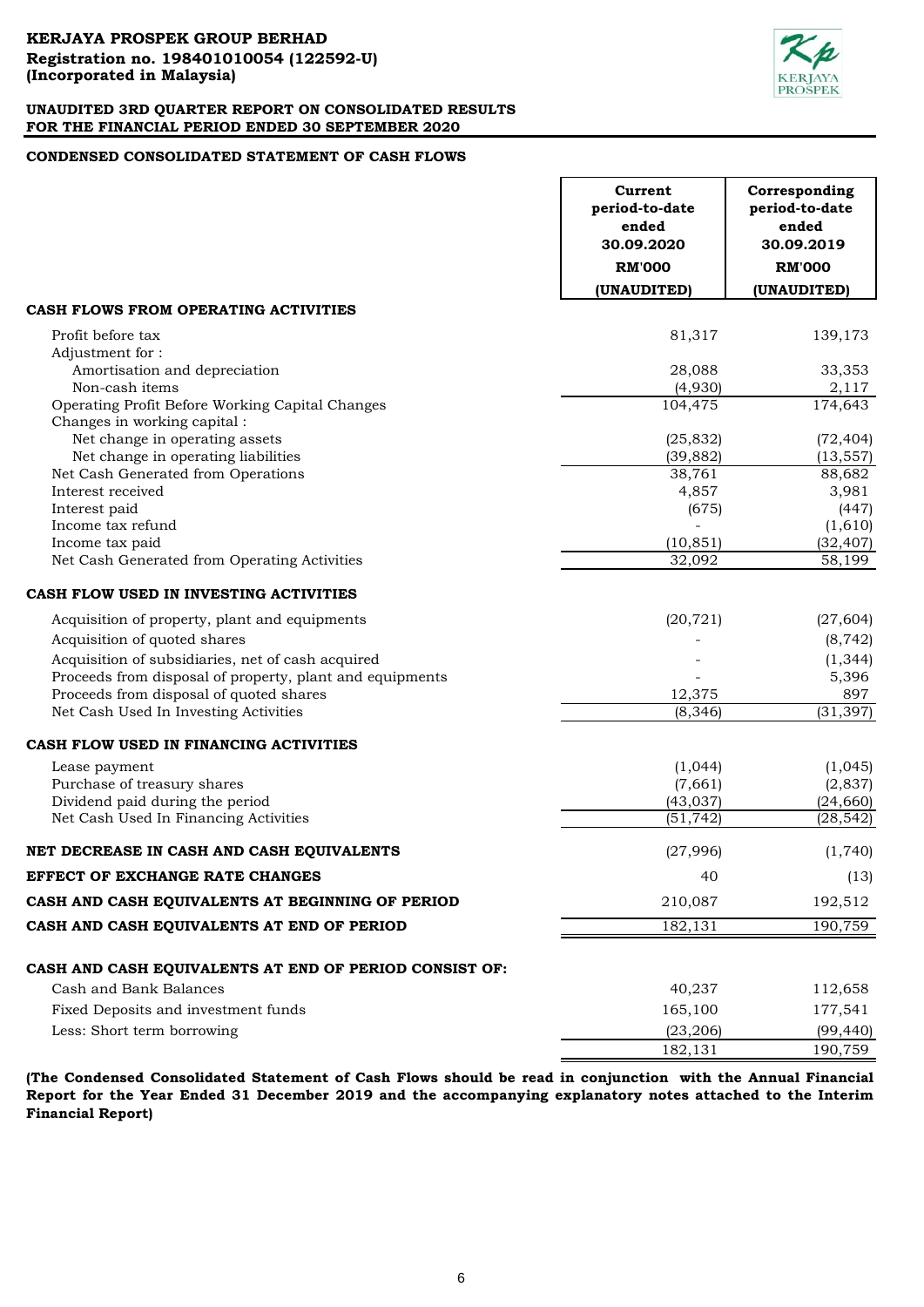

#### **NOTES TO THE REPORTS**

## **EXPLANATORY NOTES PURSUANT TO MALAYSIAN FINANCIAL REPORTING STANDARD ("MFRS") 134, INTERIM FINANCIAL REPORTING**

#### **A1. Corporate Information**

Kerjaya Prospek Group Berhad is a public limited company incorporated and domiciled in Malaysia, and is listed on the Bursa Malaysia Securities Berhad. The registered office is located at No. 802, 8th Floor, Block C, Kelana Square, 17 Jalan SS7/26, 47301 Petaling Jaya, Selangor. The principal place of business is located at No.1, 2nd Floor, Bangunan One Wangsa, Jalan Wangsa Permai, Taman Wangsa Permai, 52200 Kuala Lumpur.

#### **A2. Malaysian Financial Reporting Standards ("MFRS")**

#### **A2.1 Basis of Preparations**

The interim financial reports of the Group are unaudited and have been prepared in accordance with the requirements of Malaysia Financial Reporting Standard ("MFRS") 134, Interim Financial Reporting issued by the Malaysia Accounting Standard Board ("MASB") and Paragraph 9.22 and Appendix 9B of the Main Market Listing Requirements of Bursa Malaysia Securities Berhad.

The interim financial reports should be read in conjunction with the audited financial statements of the Group for the financial year ended 31 December 2019.

#### **A2.2 Significant Accounting Policies**

The accounting policies and methods of computation adopted by the Group in this quarterly financial report are consistent with those adopted in the most recent annual audited financial statements for the year ended 31 December 2019, except for the adoption of the following new standards, amendments to the standards and interpretations effective during the current financial period:

- Amendments to References to the Conceptual Framework in MFRS Standards
- Amendments to MFRS 3: Business Combinations Definition of Business
- Amendments to MFRS 7: Financial Instruments: Disclosures, MFRS 9: Financial Instruments and MFRS 139: Financial Instruments: Recognition and Measurement - Interest Rate Benchmark Reform
- Amendments to MFRS 101: Presentation of Financial Statements and MFRS 108: Accounting Policies, Changes in Accounting Estimates and Errors - Definition of Material
- Amendments to IC Interpretation 22: Foreign Currency Transactions and Advance Consideration

The adoption of the above standards and interpretation did not have any material effect on the financial performance or position of the Group.

The new and revised standards and amendments issued but not yet effective during the current financial period and not early adopted by the Group/Company are as listed below:

- Amendments to MFRS 16, Leases Covid-19-Related Rent Concessions (effective for accounting periods beginning on or after 1 June 2020)
- MFRS 17 Insurance Contracts (effective for accounting periods beginning on or after 1 January 2021)
- Amendments to MFRS 1: First-time Adoption of Malaysian Financial Reporting Standards (Annual Improvements to MFRS Standards 2018-2020) (effective for accounting periods beginning on or after 1 January 2022)
- Amendments to MFRS 3, Business Combinations - Reference to the Conceptual Framework (effective for accounting periods beginning on or after 1 January 2022)
- Amendments to MFRS 9, Financial Instruments (Annual Improvements to MFRS Standards 2018- 2020) (effective for accounting periods beginning on or after 1 January 2022)
- Amendments to Illustrative Examples accompanying MFRS 16, Leases (Annual Improvements to MFRS Standards 2018-2020) (effective for accounting periods beginning on or after 1 January 2022)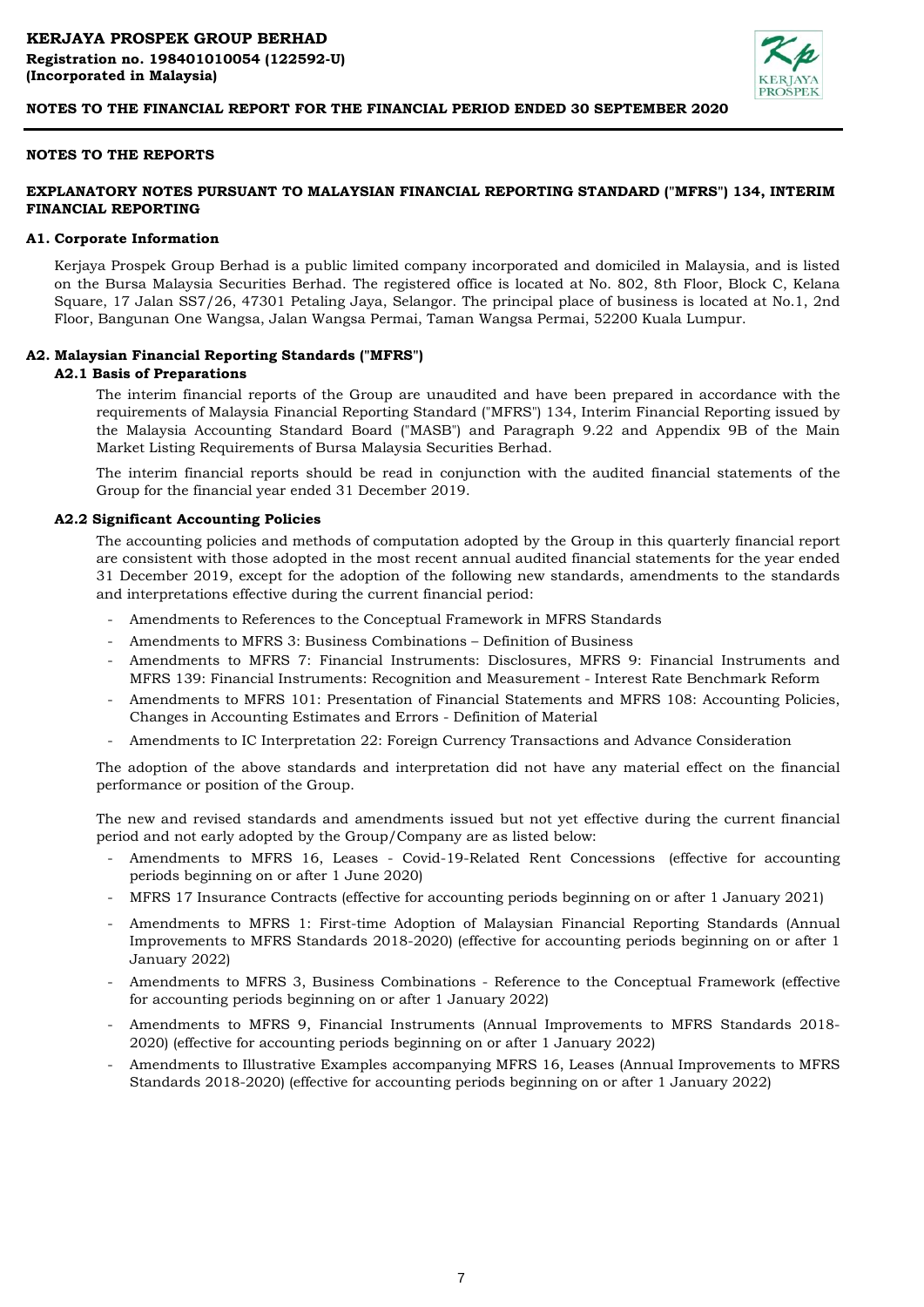

## **A2. Malaysian Financial Reporting Standards ("MFRS") (Cont'd) A2.2 Significant Accounting Policies (Cont'd)**

The new and revised standards and amendments issued but not yet effective during the current financial period and not early adopted by the Group/Company are as listed below: (cont'd)

- Amendments to MFRS 101, Presentation of Financial Statements - Classification of Liabilities as Current or Non-current (effective for accounting periods beginning on or after 1 January 2022)
- Amendments to MFRS 116, Property, Plant and Equipment - Proceeds before Intended Use (effective for accounting periods beginning on or after 1 January 2022)
- Amendments to MFRS 137, Provisions, Contingent Liabilities and Contingent Assets Onerous Contracts-Cost of Fulfilling a Contract (effective for accounting periods beginning on or after 1 January 2022)
- Amendments to MFRS 141, Agriculture (Annual Improvements to MFRS Standards 2018-2020) (effective for accounting periods beginning on or after 1 January 2022)
- Amendments to MFRS 10: Consolidated Financial Statements and MFRS 128: Sale or Contribution of Assets between an Investor and its Associate or Joint Venture (deferred)

The Group/Company is expected to apply the abovementioned pronouncements beginning from the perspective dates the pronouncements become effective. The initial application of the abovementioned pronouncements are not expected to have any material impact to financial statements of the Group/Company.

#### **A3. Audit Report**

The audited financial statements for the preceding financial year ended 31 December 2019 were not subject to any qualification.

#### **A4. Seasonal or Cyclical Factors**

The principal business operations of the Group are not significantly affected by any seasonal or cyclical factors.

#### **A5. Unusual Items**

There were no unusual items in the current quarter under review that affecting the assets, liabilities, equity, net income or cashflows of the Group.

#### **A6. Changes in Estimates**

There were no significant changes in estimates that have a material effect to the current quarter under review.

## **A7. Debt and Equity Securities**

During the current quarter, the Company distributed 12,271,334 treasury shares as dividend to shareholders for the financial year ended 31 December 2019 at a ratio of one (1) for every hundred (100) ordinary shares and repurchased 1,536,000 units of its issued ordinary shares from the open market at price ranging from RM0.995 to RM1.070 per share. Total consideration paid was RM1.60 million including transaction costs and this was financed by internal generated funds. The shares repurchased are being held as treasury shares in accordance with the requirement of section 127 of the Companies Act 2016. As at 30 September 2020, the total traesury shares held were 3,810,766 units with a total consideration of RM4.27 million including transaction costs.

Other than the above, there were no issuance, cancellations, resale and repayment of debt and equity securities for the Group during the current quarter and financial period under review.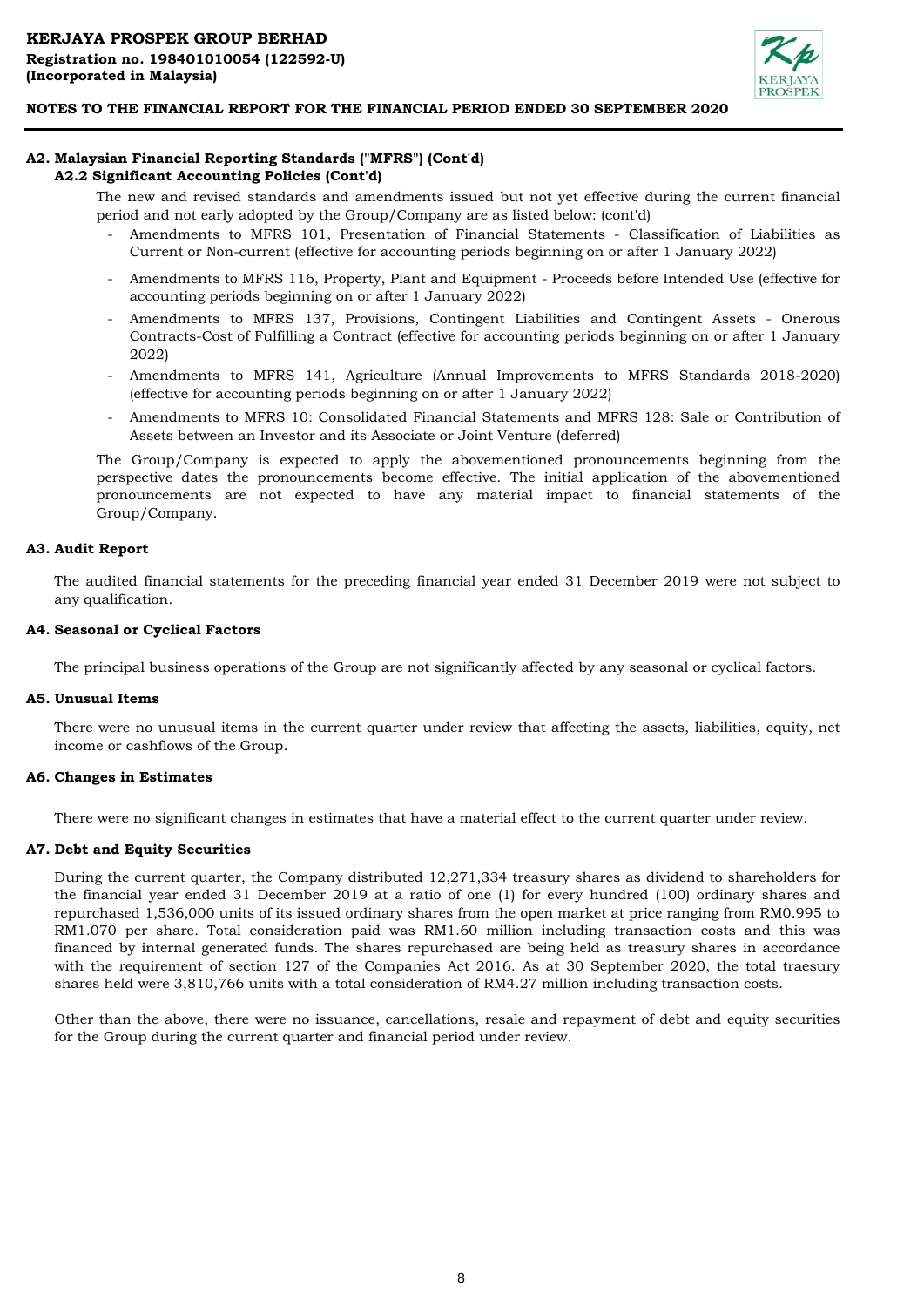

## **A8. Dividends Paid**

On 25 November 2019, the Board of Directors has approved an interim dividend of 1.5 sen per ordinary share in respect of the financial year ended 31 December 2019. The approved interim dividend represents approximately 13.2% of profit after tax for financial year ended 31 December 2019. The total amount of RM18.49 million was paid on 6 January 2020.

On 11 June 2020, the Board of Directors, pursuant to the Company's Constitution, recommended a final cash dividend of 2.0 sen per ordinary share and distribution of share dividend on the basis of one (1) treasury share for every hundred (100) ordinary shares in the Company in respect of the financial year ended 31 December 2019 for approval of the shareholders at the Annual General Meeting on 3 August 2020, which thereon approval granted. The total cash dividend amounted to RM24.54 million was paid and approximately 12.27 million treasury shares was transferred to the entitled shareholders on 28 August 2020.

## **A9. Segmental Information**

## **FOR THE FINANCIAL PERIOD ENDED 30 SEPTEMBER 2020**

|                                     | (RM'000) | <b>Construction Manufacturing</b><br>(RM'000) | <b>Property</b><br>Development<br>(RM'000) | Investment<br>(RM'000) | <b>Others</b><br>(RM'000) | Elimination<br>(RM'000) | Total<br>(RM'000) |
|-------------------------------------|----------|-----------------------------------------------|--------------------------------------------|------------------------|---------------------------|-------------------------|-------------------|
| External Revenue                    | 559,171  | 262                                           | 2,713                                      |                        |                           |                         | 562,146           |
| Inter Group Revenue                 | 24,982   | 3,066                                         |                                            |                        | -                         | (28, 048)               |                   |
|                                     | 584,153  | 3,328                                         | 2,713                                      |                        |                           | (28, 048)               | 562,146           |
| <b>RESULTS</b><br>Segmental Results | 50,129   | 155                                           | 429                                        | 11,059                 | 52                        | 948                     | 62,772            |
| <b>OTHER INFORMATION</b>            |          |                                               |                                            |                        |                           |                         |                   |
| Segmental Assets                    | 849,001  | 72,427                                        | 158,014                                    | 702.815                | 13,979                    | (392, 296)              | 1,403,940         |
| Segmental Liabilities               | 385,811  | 43,485                                        | 143,337                                    | 32,025                 | 39,269                    | (343,584)               | 300,343           |

## **FOR THE FINANCIAL PERIOD ENDED 30 SEPTEMBER 2019**

|                          |          |                                   | Property    |                          |                          |             |           |
|--------------------------|----------|-----------------------------------|-------------|--------------------------|--------------------------|-------------|-----------|
|                          |          | <b>Construction Manufacturing</b> | Development | Investment               | <b>Others</b>            | Elimination | Total     |
|                          | (RM'000) | (RM'000)                          | (RM'000)    | (RM'000)                 | (RM'000)                 | (RM'000)    | (RM'000)  |
| External Revenue         | 746,168  | 131                               | 40,568      | $\overline{\phantom{a}}$ |                          |             | 786,867   |
| Inter Group Revenue      | 78,388   | 9,260                             |             | ٠.                       | $\overline{\phantom{a}}$ | (87, 648)   |           |
|                          | 824,556  | 9,391                             | 40,568      |                          |                          | (87, 648)   | 786,867   |
| <b>RESULTS</b>           |          |                                   |             |                          |                          |             |           |
| Segmental Results        | 90,135   | 2,999                             | 7,074       | 1,209                    | (13)                     | 2,509       | 103,913   |
| <b>OTHER INFORMATION</b> |          |                                   |             |                          |                          |             |           |
| Segmental Assets         | 961,015  | 103,470                           | 104.647     | 709,352                  | 45                       | (428, 084)  | 1,450,445 |
| Segmental Liabilities    | 580,153  | 96,276                            | 51,914      | 36,912                   | 4,653                    | (374, 706)  | 395,202   |

As the business of the Group is engaged entirely in Malaysia, no reporting by geographical location of operation is presented.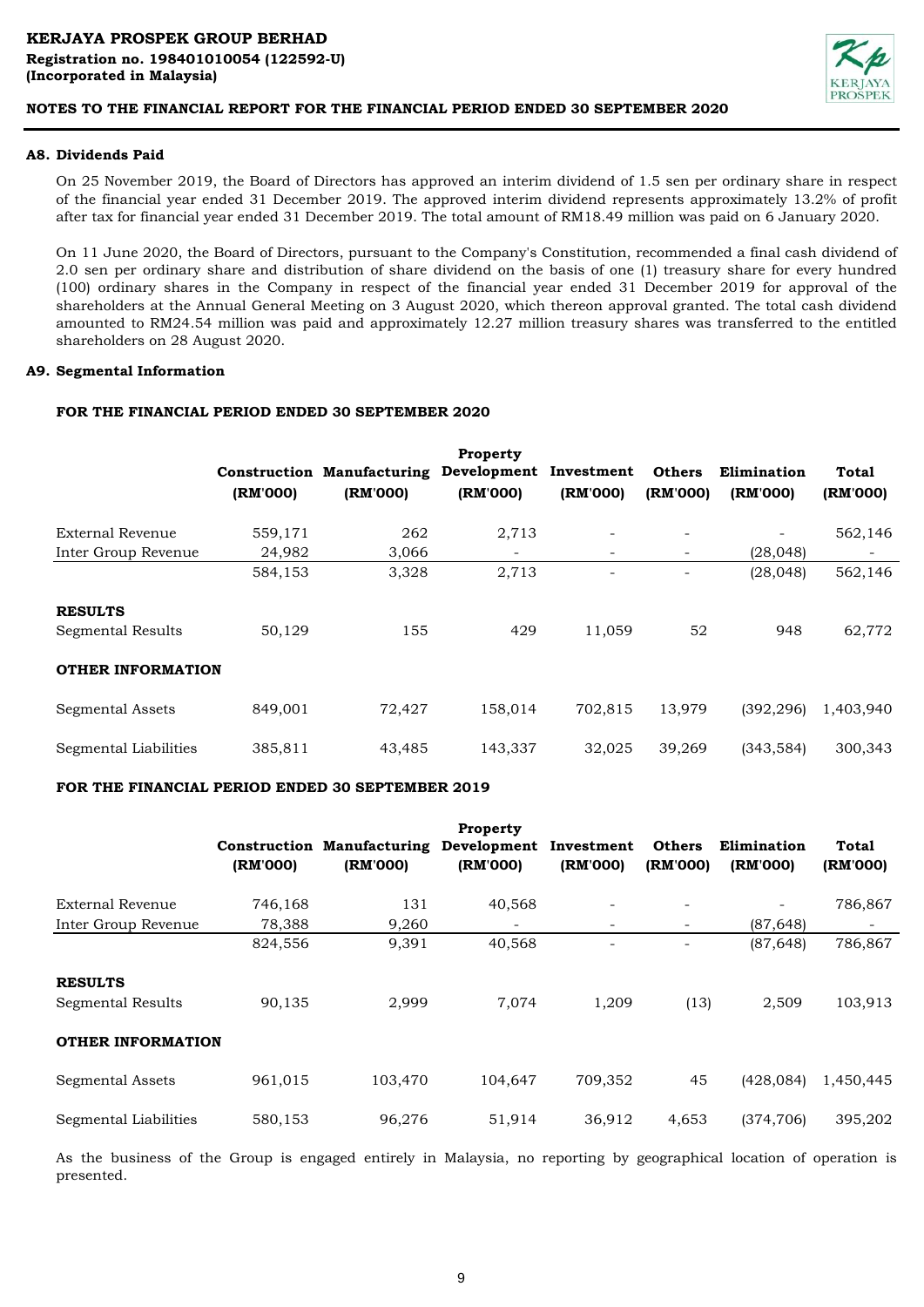

## **A9. Segmental Information (Cont'd)**

For management purposes, the Group is organised into business units based on their products and services, and has four (4) reportable operating segments as follow:

(i) Construction - Main building construction works, provision of contract workmanship and other related services.

(ii) Manufacturing - Manufacture, assemble, installation and sale of light fittings, furniture, kitchen cabinetry and related products.

(iii) Property Development - Development of residential and/or commercial properties.

(iv) Investment - Investment holding companies.

(v) Others - Other dormant companies.

## **Segment performance for the financial period ended 30 September 2020 as compared to corresponding preceding period ended 30 September 2019**

#### **(i) Construction**

The construction segment has achieved a total revenue of RM584.15 million in the current financial period representing a decrease of approximately 29.2% as compared to its corresponding preceding financial period of RM824.56 million. Segmental profit was recorded at RM50.13 million on current financial period compare to corresponding preceding financial period of RM90.14 million. The decrease in revenue and profit were mainly due to all construction projects were halted as a result of MCO implemented by Malaysia Government on 18 March 2020 in response to the Covid-19 pandemic. The Group received approval from Ministry of International Trade and Industry ("MITI") and gradually resumed work in early May 2020 after all the standard operating procedures ("SOPs") as required by MITI were implemented. The Group operates in nearly full capacity in early July 2020 and construction segment is expected to be the main contributor to the Group's overall turnover and profitability.

## **(ii) Manufacturing**

The revenue on manufacturing segment has decreased to RM3.33 million in the current financial period as compared to its corresponding preceding financial period of RM9.39 million. This segment has reported a marginal profit of RM0.16 million as compared to a profit of RM3.00 million reported in the corresponding preceding period. The manufaturing segment primarily complements the Group's construction business, therefore the revenue stream is mainly from intergroup. Manufacturing plant was shut down during the MCO and resume operation gradually in June 2020.

#### **(iii) Property Development**

The property development division contribute a total revenue of RM2.71 million in the current financial period as compared to its corresponding financial period of RM40.57 million. This segment has reported a segmental profit of RM0.43 million as compared to a profit of RM7.07 million reported in the corresponding preceding period. This was mainly from the Group's maiden property project which was completed in year 2019, and the Group has targeted to launch a new development projects in the second half of 2021.

#### **(iv) Investment**

The Investment division shows a segmental profit of RM11.06 million in the current financial period as compare to its corresponding financial period of RM1.21 million. The increase of RM9.85 million in profit as compared to corresponding preceding financial period due to gain on disposal of investment in foreign quoted shares of RM8.80 million in current quarter.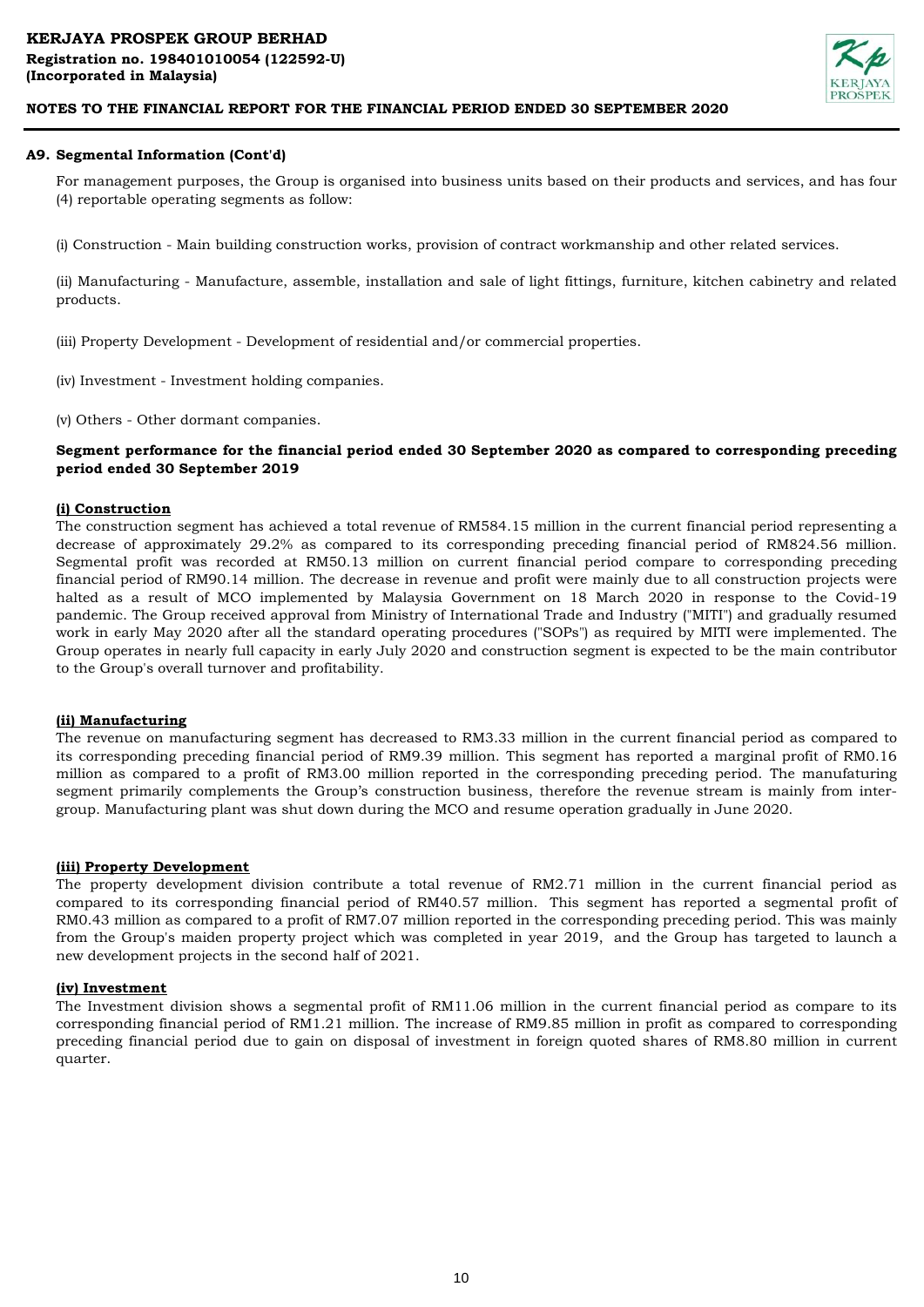

### **A10. Profit Before Taxation**

The following items have been included in arriving at profit before taxation:

|                                                                | Individual     | Cumulative     |
|----------------------------------------------------------------|----------------|----------------|
|                                                                | <b>Ouarter</b> | <b>Ouarter</b> |
|                                                                | 30.09.2020     | 30.09.2020     |
|                                                                | <b>RM'000</b>  | <b>RM'000</b>  |
| Interest income                                                | (1,201)        | (4, 857)       |
| Allowance for ECL (MFRS 9)                                     | (1, 867)       | (958)          |
| Amortisation and depreciation of property, plant and equipment | 9.403          | 28,088         |
| Interest expenses                                              | 197            | 675            |
| Net fair value loss                                            | 4.735          | 9,152          |
| Gain on disposal quoted share                                  | (8, 797)       | (8, 797)       |

#### **A11. Subsequent Events**

There were no material events subsequent to the balance sheet date up to the date of this report to be disclosed in the financial statements for the current financial period.

#### **A12. Changes in Composition of the Group**

There was no change in the composition of the Group for the current quarter and financial period under review except on 15 September 2020, the Company has acquired the remaining 30% equity interest in Kerjaya Prospek Resources Sdn. Bhd. ("KPRSB") for a total purchase consideration of RM3.00 and upon the acquisition, KPRSB become a wholly-owned subsidiary company.

#### **A13. Changes in Contingent Liabilities or Contingent Assets**

| (a) | Contingent Liabilities                                                                    | Cumulative<br><b>Ouarter</b><br>30.09.2020<br><b>RM'000</b> |
|-----|-------------------------------------------------------------------------------------------|-------------------------------------------------------------|
|     | Corporate guarantee given to banks for facilities granted to subsidiaries                 | 353,686                                                     |
|     | Corporate guarantee given to third parties for the benefit of the Group's<br>subsidiaries | 165,764<br>519,450                                          |
|     |                                                                                           |                                                             |

#### (b) Contingent Assets

As at the date of this report, there were no contingent assets.

#### **A14. Capital Commitments**

As at the date of this report, the Group has no material capital commitments.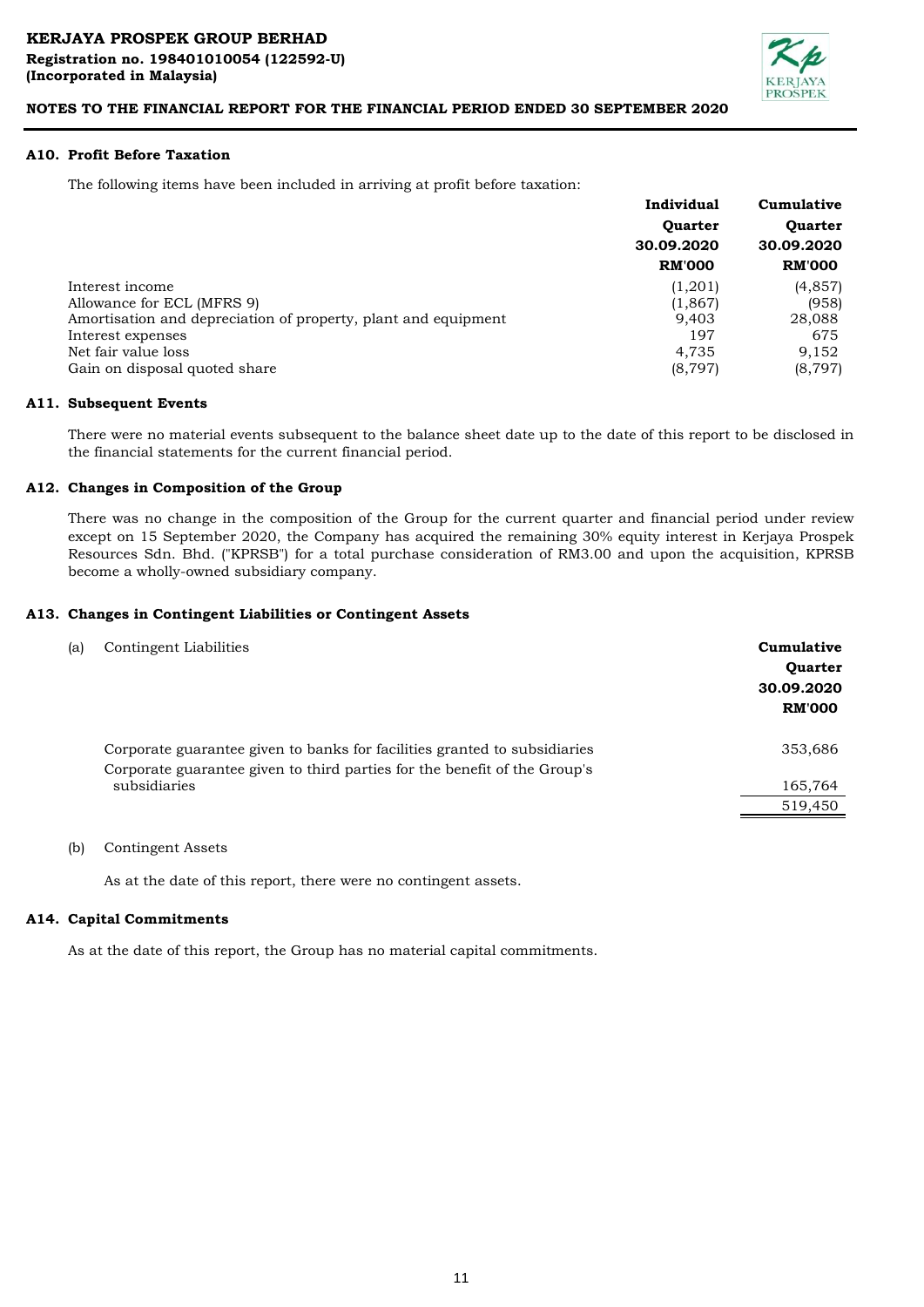

#### **NOTES TO THE INTERIM FINANCIAL REPORT (CONT'D)**

## **ADDITIONAL INFORMATION REQUIRED BY THE LISTING REQUIREMENTS OF BURSA SECURITIES**

#### **B1. Review of Performance**

For the current financial quarter under review, the Group posted a revenue of RM222.21 million as compared to its corresponding preceding year financial quarter of RM263.33 million. The Profit After Tax ("PAT') in the current quarter of RM30.39 million, representing an decrease of RM2.65 million from its corresponding preceding year financial quarter of RM33.04 million.

Overall, the decrease in revenue and profit after tax was mainly attributed to the progress of construction workson-site and the company has almost fully resume of operations after the MCO period. On property development segment, the Vista Residence project at Genting Permai was completed in year 2019 and there is no project under development for financial quarter under review. Therefore, the property development segment has minimum contribution to the Group's results.

For the financial quarter under review, the investment segment profit increased mainly from gain on disposal of investment in foreign quoted shares of RM8.80 million.

## **B2. Change in Results of Current Quarter Compared to Preceding Quarter**

|                                              |                      | Immediate            |                |
|----------------------------------------------|----------------------|----------------------|----------------|
|                                              | Current              | Preceding            |                |
|                                              | <b>Ouarter ended</b> | <b>Ouarter ended</b> |                |
|                                              | 30.09.2020           | 30.06.2020           | <b>Changes</b> |
|                                              | <b>RM'000</b>        | <b>RM'000</b>        | $\%$           |
| Revenue                                      | 222,206              | 128,104              | 73.5%          |
| Operating Profit                             | 37,886               | 10,555               | 258.9%         |
| Profit Before Tax                            | 37,656               | 10,315               | 265.1%         |
| Profit After Tax                             | 30,385               | 10,058               | 202.1%         |
| Profit Attributable to Owners of the Company | 30,383               | 10,062               | 202.0%         |

For the current quarter, the Group recorded a revenue and profit before tax of RM222.21 million and RM37.66 million respectively as compared to RM128.10 million and RM10.32 million respectively in its immediate preceding quarter. The increased in revenue and profit before tax for current quarter were mainly due to the Group has resumed its construction projects as compared to immediate preceding quarter which was affected by the MCO that took effect on 18 March 2020.

#### **B3. Current Year Prospects**

In 2020, the growth of the global and domestic economy continues to be subject to a high degree of uncertainty, particularly with respect to developments surrounding the Covid-19 pandemic. With the recent rise in Covid-19 cases in Malaysia, the government has implemented the conditional movement control order (CMCO) again in most of the states started from 9 November 2020 to 6 December 2020.

With various adversities and challenging landscape, the Group's operations and financial performance are adversely impacted for the financial year ending 31 December 2020 as compared to financial year ended 31 December 2019. The Group will continue to monitor and implement appropriate measures in a timely manner to address the adverse risk of Covid-19 may have on the Group's operations and financial performance. Nevertheless, the Group is supported by an outstanding order book of RM3.59 billion as at 30 September 2020 which included the building construction contracts worth RM1.35 billion secured during the current financial period ended 30 September 2020.

Moving forward, the Group aims to focus on the construction segment to be the main revenue driver of the Group.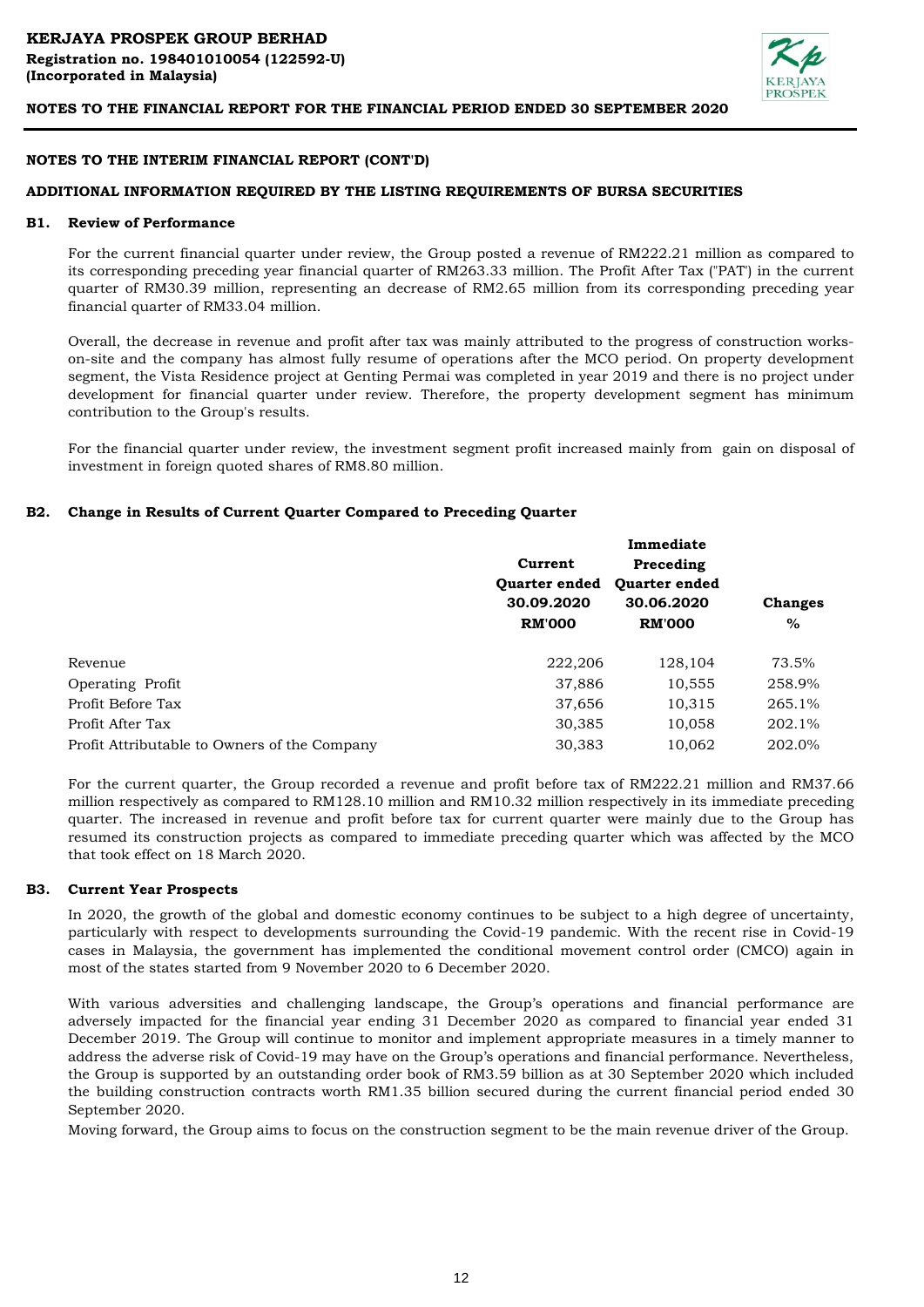

## **NOTES TO THE INTERIM FINANCIAL REPORT (CONT'D)**

### **ADDITIONAL INFORMATION REQUIRED BY THE LISTING REQUIREMENTS OF BURSA SECURITIES (CONT'D)**

#### **B3. Current Year Prospects**

Notwithstanding the Group's objective to expand its core business in construction, it will maintain the manufacturing segment as part of its integrated business objective and strategy.

On the property development segment, the outlook for the local property sector is expected to remain challenging in 2020. As a result, the Group has decided to delay the launch of new development projects to second half of 2021.

#### **B4. Profit Forecast**

There were no profit forecast prepared or profit guarantee made by the Group.

#### **B5. Taxation**

|                                | Individual<br>Quarter<br>30.09.2020<br><b>RM'000</b> | Cumulative<br>Quarter<br>30.09.2020<br><b>RM'000</b> |
|--------------------------------|------------------------------------------------------|------------------------------------------------------|
| Malaysia income tax            |                                                      |                                                      |
| - current year                 | 7,541                                                | 20,021                                               |
| - under provided in prior year | 12                                                   | 216                                                  |
|                                | 7,553                                                | 20,237                                               |
| Real property gain tax         |                                                      | 7                                                    |
| Deferred tax                   |                                                      |                                                      |
| - current year                 | (282)                                                | (1,705)                                              |
|                                | 7,271                                                | 18,539                                               |

Effective tax rates for the financial period ended 30 September 2020 was lower than the statutory tax rate of 24% which mainly due to inclusion of certain non-taxable items in the Statement of Profit or Loss.

#### **B6 Group Borrowings and Debt Securities**

Details of the group borrowings as at 30 September 2020 were as follows:

|                                             | Cumulative     |
|---------------------------------------------|----------------|
|                                             | <b>Quarter</b> |
|                                             | 30.09.2020     |
|                                             | <b>RM'000</b>  |
| Short term borrowings - Unsecured           |                |
| (i) Cashline facilities (denominated in RM) | 23,206         |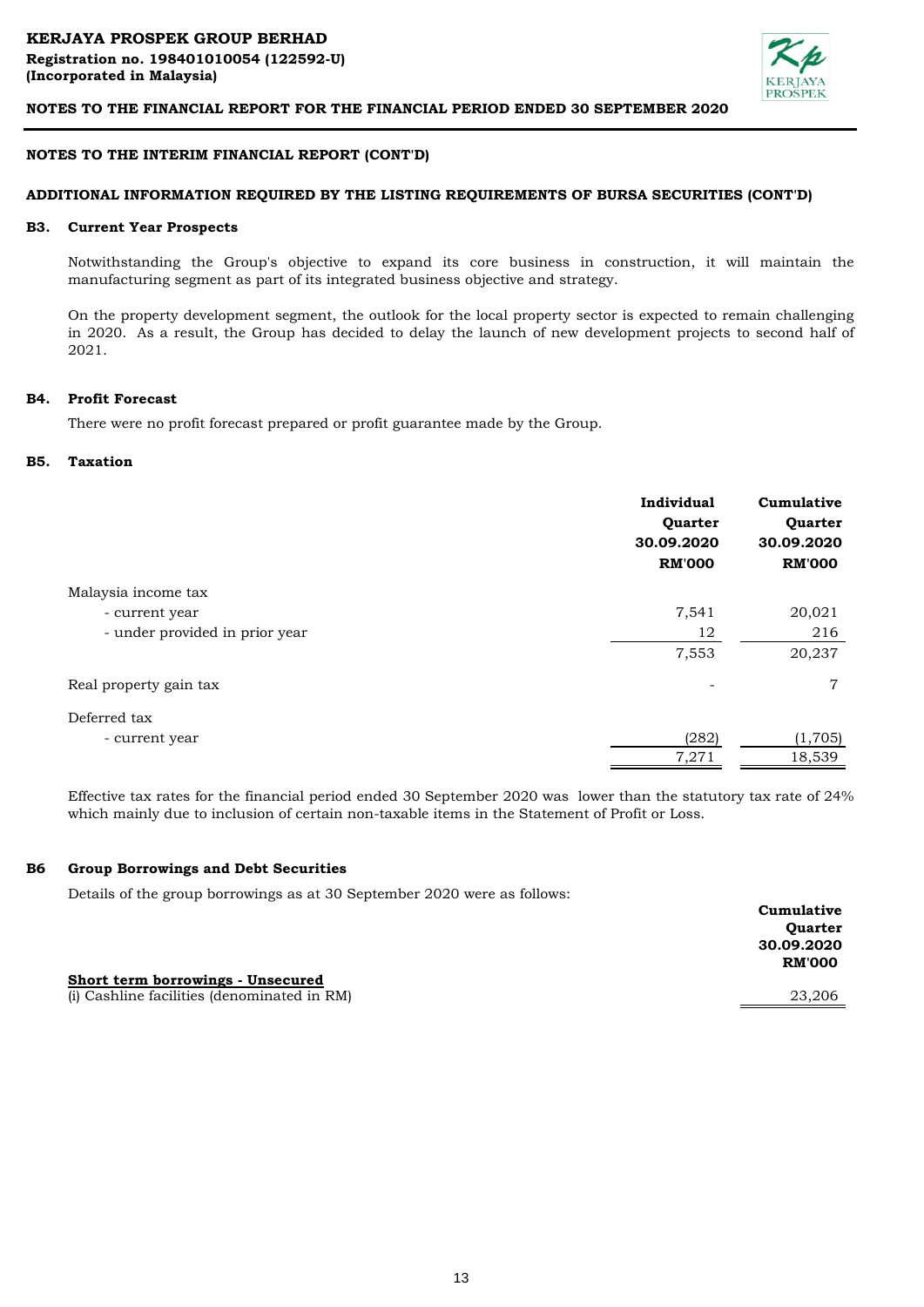

### **NOTES TO THE INTERIM FINANCIAL REPORT (CONT'D)**

#### **ADDITIONAL INFORMATION REQUIRED BY THE LISTING REQUIREMENTS OF BURSA SECURITIES (CONT'D)**

#### **B7. Status of Corporate Proposals**

There were no corporate proposals announced but not completed as at the date of this report.

#### **B8. Changes in Material Litigation**

There was no material litigation against the Group as at the reporting date save and except for the Group has made announcements on 11 September 2020 and most recent on 21 September 2020 as follows:

- (a) On 11 September 2020, the Group announced that its wholly owned subsidiary, Kerjaya Prospek (M) Sdn. Bhd. ("KPM"), had received a letter dated 10 September 2020 from Messrs. Wong & Partners, the solicitors acting for Pembinaan Yeng Tong Sdn. Bhd. ("Plaintiff"), accompanied by Writ of Summons dated 7 September 2020 and Statement of Claim dated 7 September 2020 issued by the Kuala Lumpur High Court demamding inter-alia, payment of works done, expenses and loss and damages totalling RM35,861,133.95.
- (b) On 21 September 2020, the court has directed the Company to enter appearance on or before 24 September and further Case Management is fixed on 29 September 2020.

This matter is still on going as at the date of this report.

#### **B9. Dividend**

Total dividend for the financial year ending 31 December 2020 and financial year ended 31 December 2019 are summarised as follow:

|                            | <b>Net Per Share</b> | <b>Net Per</b><br><b>Share</b> |
|----------------------------|----------------------|--------------------------------|
|                            | <b>FY2020</b>        | <b>FY2019</b>                  |
|                            | sen                  | sen                            |
| Interim Dividend           |                      |                                |
| Single-tier dividend (Sen) | $1.5*$               | $1.5**$                        |
| Final Dividend             |                      |                                |
| Single-tier dividend (Sen) | *****                | $2.0***$                       |
| Share Dividend             | *****                | ****                           |

\* The Board of Directors has approved an interim dividend of 1.5 sen per ordinary share on 26 November 2020 in respect of the financial year ending 31 December 2020.

The proposed entitlement date and payment date are on 11 December 2020 and 06 January 2021 respectively.

\*\* The Board of Directors has approved an interim dividend of 1.5 sen per ordinary share in respect of the financial year ended 31 December 2019. The approved interim dividend payable represents approximately 13.2% of profit after tax for financial year ended 31 December 2019.

The total amount of RM18.49 million was paid on 06 January 2020.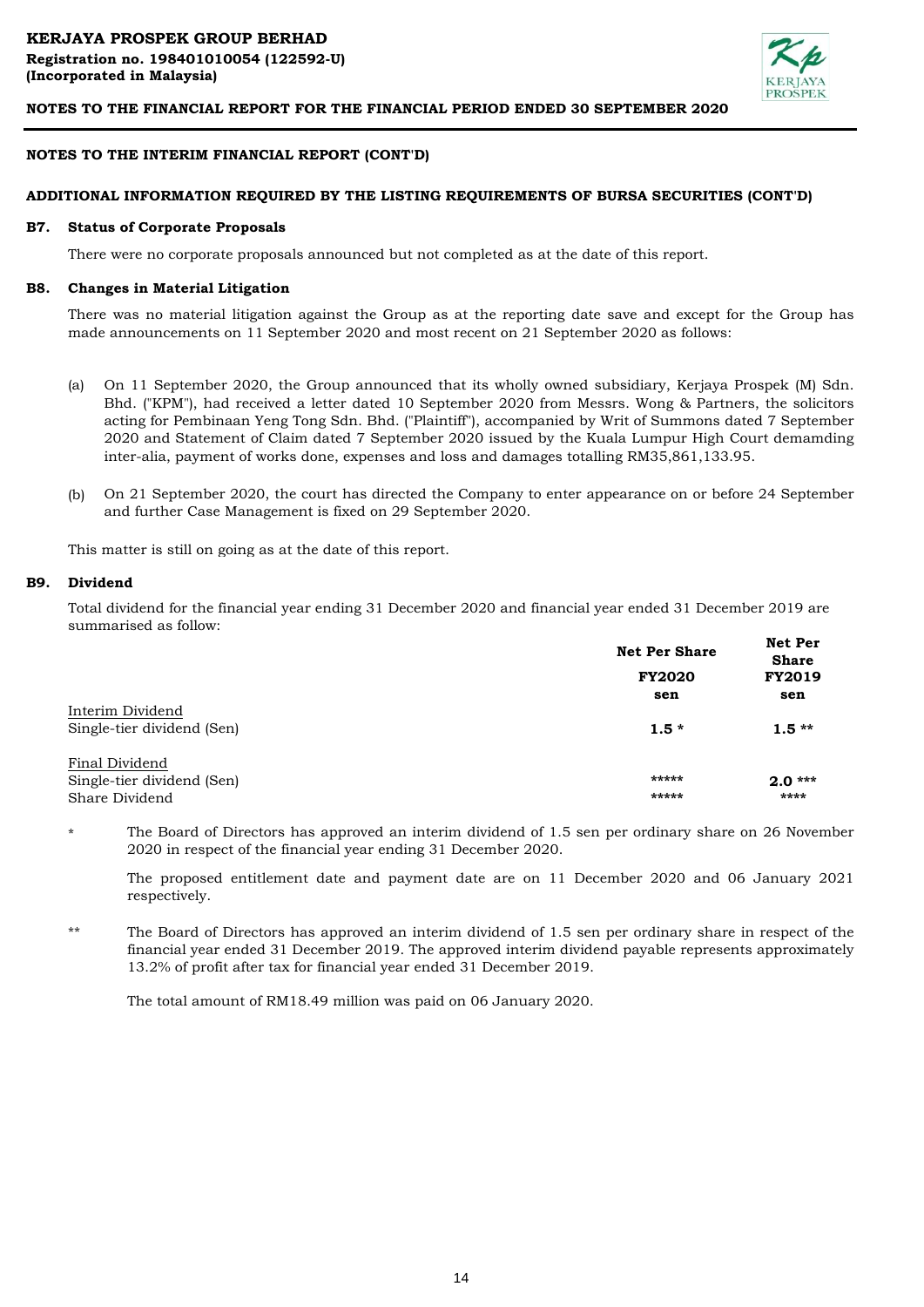

#### **NOTES TO THE INTERIM FINANCIAL REPORT (CONT'D)**

#### **ADDITIONAL INFORMATION REQUIRED BY THE LISTING REQUIREMENTS OF BURSA SECURITIES (CONT'D)**

#### **B9. Dividend**

\*\*\* On 11 June 2020, the Board of Directors proposed a single-tier final dividend of 2.0 sen per ordinary share in respect of the financial year ended 31 December 2019 was tabled at the AGM on 3 August 2020 which approval was granted.

The total amount of RM24.54 million was paid on 28 August 2020.

\*\*\*\* On 11 June 2020 also, the Board of Directors proposed a distribution of share dividend on the basis of one (1) treasury share for every hundred (100) ordinary shares in the Company ("Share Dividend") for the financial year ended 31 December 2019 and was tabled at the AGM on 3 August 2020 which approval was granted.

The Share Dividend was transferred on 28 August 2020 to shareholders whose names appear in the Record of Depositors of the Company at the close of business on 14 August 2020.

\*\*\*\*\* Not applicable for the current quarter under review.

#### **B10. Derivatives and Fair Value Changes of Financial Liabilities**

- (a) There were no derivaties as at the current quarter under review.
- (b) The fair value changes arising from discounting future retention sum receivables and retention sum payables to present value and fair value adjustment on completed properties as well as the fair value changes arising from quoted investments for the current quarter and current period under review have been accounted accordingly. The net fair value loss for the financial quarter amounted to approximately RM4.74 million and net fair value loss for the financial period amounted to approximately RM9.20 million.